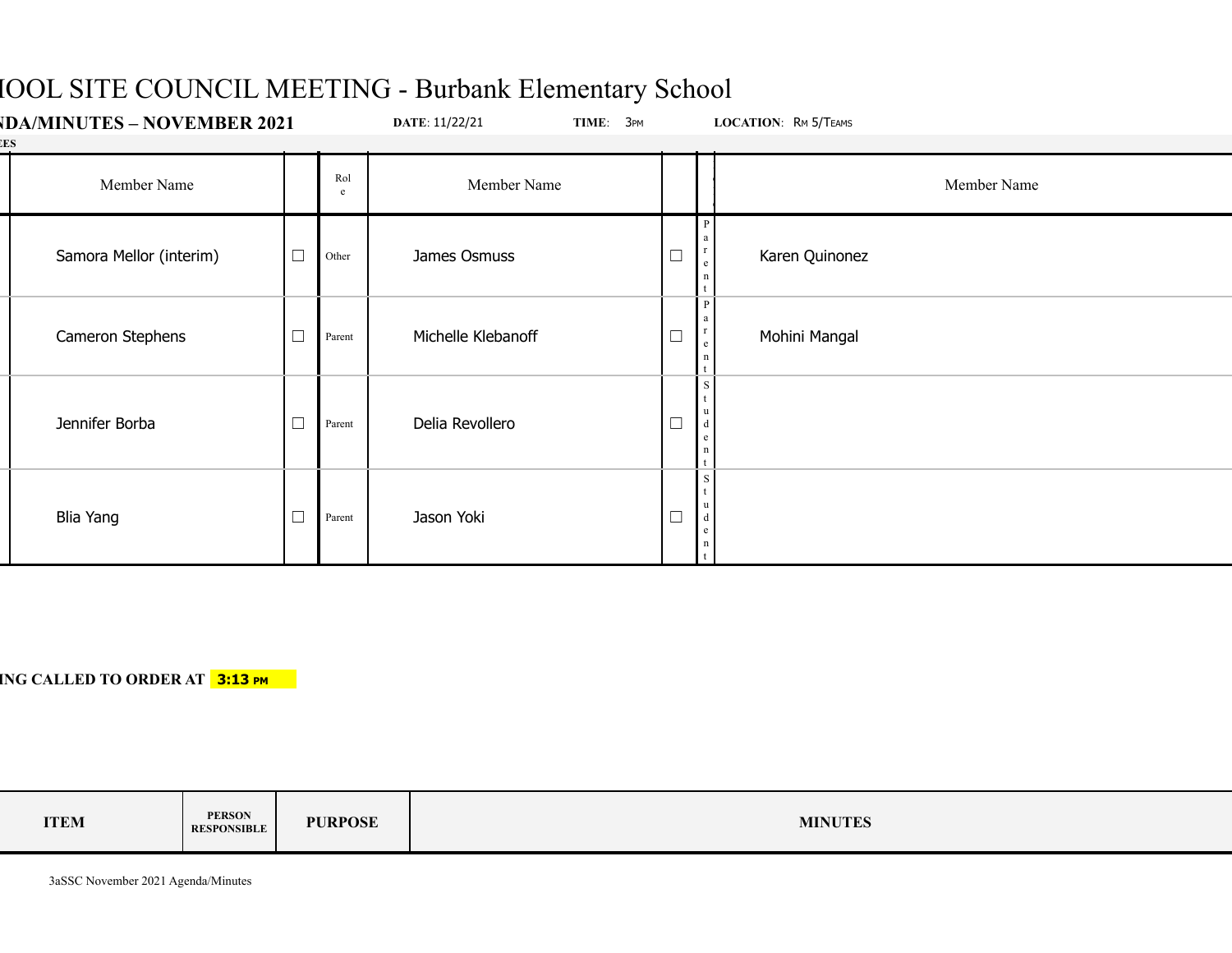| of Minutes                                        | Chairperson |                      | Mrs. Panou noted that we did not have enough parent officers for a quorum.<br>Motion: Stephens 2nded:Borba Action; Carried by unanimous vote.                                                                                                                                                                                                                                                                                                                                                                                                                                                                                                                                                                                                                                                                                                                                                                                                                                                                                                                                                                                                                                                     |
|---------------------------------------------------|-------------|----------------------|---------------------------------------------------------------------------------------------------------------------------------------------------------------------------------------------------------------------------------------------------------------------------------------------------------------------------------------------------------------------------------------------------------------------------------------------------------------------------------------------------------------------------------------------------------------------------------------------------------------------------------------------------------------------------------------------------------------------------------------------------------------------------------------------------------------------------------------------------------------------------------------------------------------------------------------------------------------------------------------------------------------------------------------------------------------------------------------------------------------------------------------------------------------------------------------------------|
| an for Student Achievement                        | Principal   | Review               | We have Dibels for reading fluency monitoring. We are moving forward with our Second Step curriculum to teach positive character traits.<br>We will be implementing more programs for our 2nd language learners. Two areas that we are working on monitoring student attendance,<br>acknowledging students with good attendance and students who have improved attendance. We are also working on parent involvement and we<br>gave a survey to parents during parent conferences to get things in place to support families at home. We will have more data at the next meeting<br>show growth for all areas of our SPSA. We do have \$17,000. carryover funds to help students here at Burbank. We will be looking for input fron<br>ELAC. We welcome any suggestions. One suggestion from our site leadership was to allocate funds for field trips. We did a lot of things with o<br>parents last year to support their students like flash cards and spring break activities. We got a lot of positive feedback from those activities. Para<br>support for reading or math during the school day may also be something that would be helpful to support students who are developing English. |
| <b>Report from September 17, 2020</b>             | Principal   | Information          | The District English Language Advisory Committee report was shared.<br>They talked about the testing starting in February. Each exam has an oral and written component. There is a program for newcomers. They talke<br>about IEPs and the 4 things that are needed to reclassify students. Many young students were reclassified. We do want to be sure to focus on son<br>older students who have not been reclassified and what we can do for them. She has a copy of the ELPAC if parents want to review it. Links can<br>posted on Schoology for parents.                                                                                                                                                                                                                                                                                                                                                                                                                                                                                                                                                                                                                                    |
| ompact                                            | Chairperson | Approval             | Annual review and approval of the School Compact. The Compact has been updated to reflect the Every Student Succeeds Act (ESSA). We have<br>distributed a copy of the compact. We will look at it and review and if any adjustments are needed, we will vote next time.                                                                                                                                                                                                                                                                                                                                                                                                                                                                                                                                                                                                                                                                                                                                                                                                                                                                                                                           |
| volvement Board Policy 6020                       | Principal   | <b>Annual Review</b> | The SSC reviewed the attached Board Policy 6020. Feedback from members: We will review it and vote next time.                                                                                                                                                                                                                                                                                                                                                                                                                                                                                                                                                                                                                                                                                                                                                                                                                                                                                                                                                                                                                                                                                     |
| art A School-Level Parent and<br>ngagement Policy | Chairperson | <b>Annual Review</b> | Members reviewed any feedback provided by parents regarding the site Parent and Family Engagement Policy. The Site Policy must be approved<br>every year. The Title I, Part A School-Level Parent and Family Engagement Policy has been updated to reflect the Every Student Succeeds Act<br>(ESSA).                                                                                                                                                                                                                                                                                                                                                                                                                                                                                                                                                                                                                                                                                                                                                                                                                                                                                              |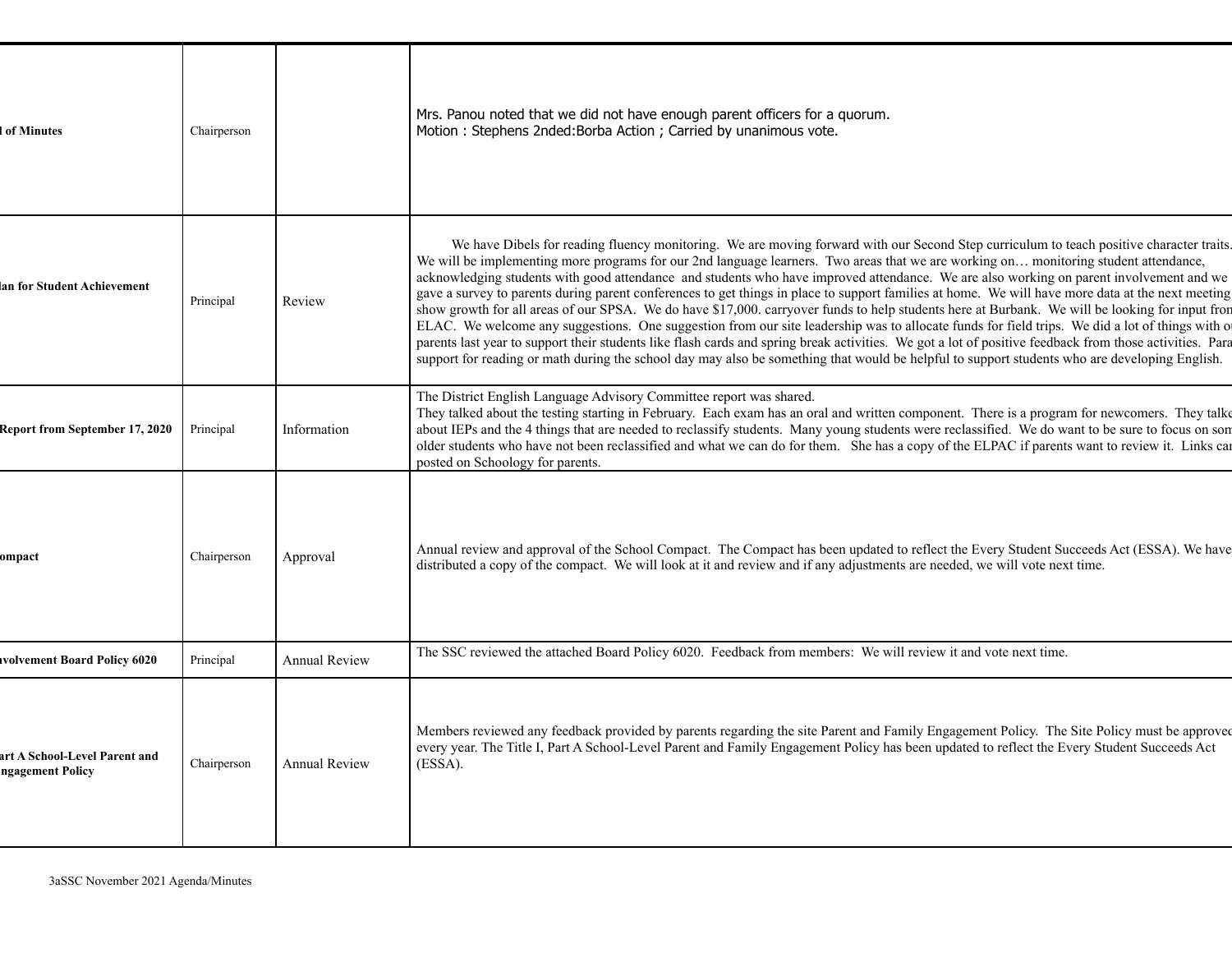|                                      |  | No parent input at this time.                                                                                                                                      |
|--------------------------------------|--|--------------------------------------------------------------------------------------------------------------------------------------------------------------------|
| renda Tiem                           |  | We will schedule a meeting prior to the Christmas break to vote. December 6th at 3:00 in room 12. Motion to adjourn borba 2nded Osmus<br>Action- meeting adjourned |
| $M$ produce intorporto in $A$ is not |  |                                                                                                                                                                    |

**MEETING ADJOURNED AT 3:45 PM**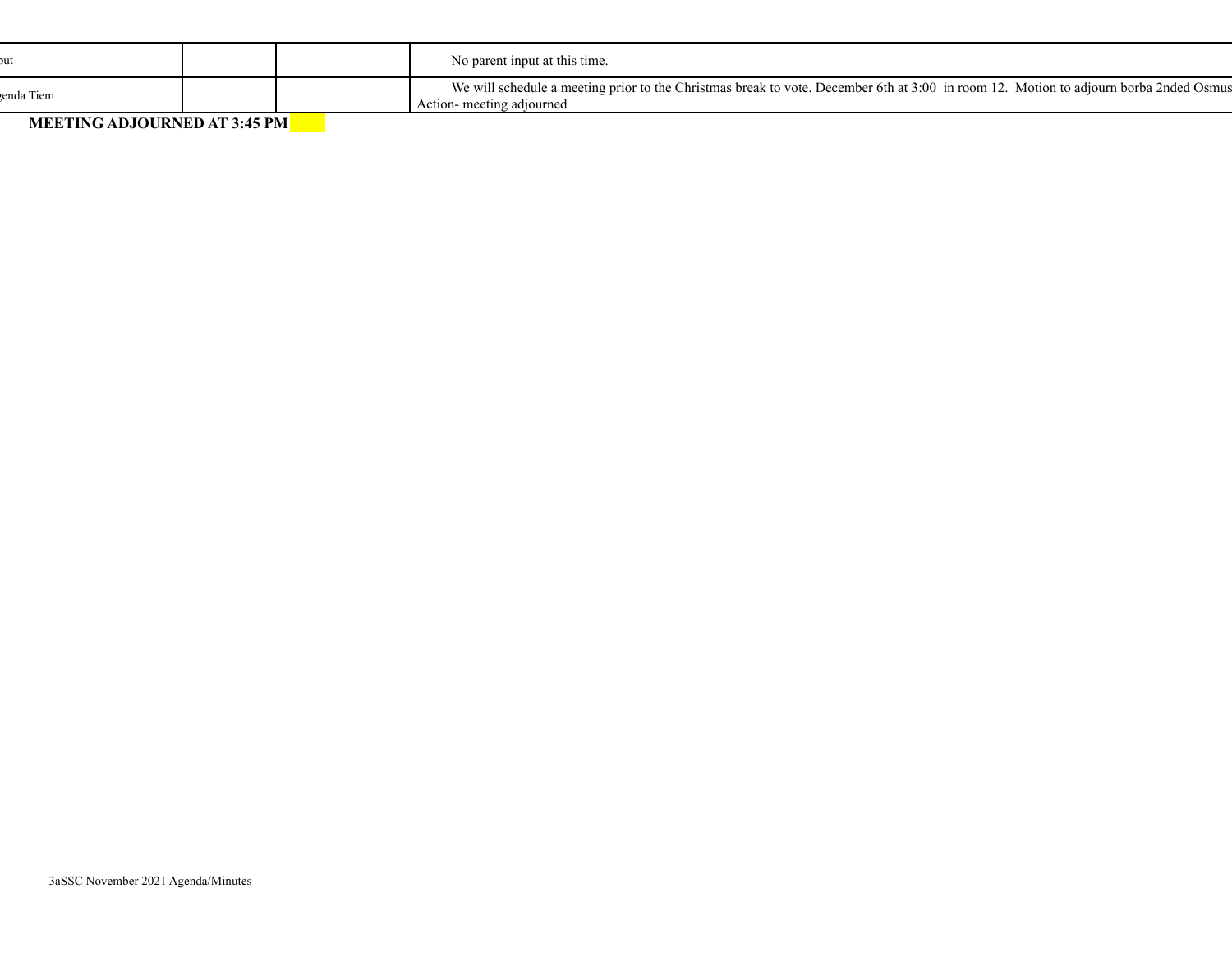#### **MODESTO CITY SCHOOLS BOARD POLICY 6020 - PARENT INVOLVEMENT**

#### **Instruction - Parent Involvement**

The Governing Board recognizes that parents/guardians are their children's first and most influential teachers and that sustained parent/guardian involvement in the education of their children contributes greatly to student achievement and a positive school environment. The Superintendent or designee shall consult with parents/guardians and family members in the development of meaningful opportunities for them to be involved in district and school activities at all grade levels: advisory, decision-making, and advocacy roles; and activities to support learning at home.

*(cf. 0420 - School Plans/Site Councils) (cf. 1220 - Citizen Advisory Committees) (cf. 1230 - School-Connected Organizations) (cf. 1240 - Volunteer Assistance) (N/A) (cf. 1250 - Visitors/Outsiders)*

Parents/guardians shall be notified of their rights to be informed about and to participate in their children's education and of the opportunities available to them to do so.

*(cf. 5020 - Parent Rights and Responsibilities)*

The district's local control and accountability plan shall include goals and strategies for parent/guardian involvement, including district efforts to seek parent/guardian input in district and school site decision making and to promote parent/guardian participation in programs for English learners, foster youth, students eligible for free and reduced-price meals, and students with disabilities. (Education Code 42238.02, 52060)

#### *(cf. 0460 - Local Control and Accountability Plan) (N/A)*

The Superintendent or designee shall regularly evaluate and report to the Board on the effectiveness of the district's parent/guardian and family engagement efforts, including, but not limited to, input from parents/guardians, family members, and school staff on the adequacy of involvement opportunities and on barriers that may inhibit participation.

*(cf. 0500 - Accountability)*

#### **Title I Schools**

The Superintendent or designee shall involve parents/guardians and family members in establishing district expectations and objectives for meaningful parent/guardian and family engagement in schools supported by Title I funding, developing strategies that describe how the district will carry out each activity listed in 20 USC 6318, as contained in the accompanying administrative regulation, and implementing and evaluating such programs, activities, and procedures. As appropriate, the Superintendent or designee shall conduct outreach to all parents/guardians and family members. (Education Code 11503; 20 USC 6318)

#### *(cf. 6171 - Title I Programs)*

When the district's Title I, Part A allocation exceeds the amount specified in 20 USC 6318, the Board shall reserve at least one percent of the funding to implement parent/guardian and family engagement activities. The Superintendent or designee shall involve parents/guardians and family members of participating students in decisions regarding how the district's Title I funds will be allotted for parent/guardian and family engagement activities and shall ensure that priority is given to schools in high poverty areas in accordance with law. (20 USC 6318, 6631)

#### *(cf. 3100 - Budget)*

Expenditures of such funds shall be consistent with the activities specified in this policy and shall include at least one of the following: (20 USC 6318)

- 1. Support for schools and nonprofit organizations in providing professional development for district and school staff regarding parent/guardian and family engagement strategies, which may be provided jointly to teachers, principals, other school leaders, specialized instructional support personnel, paraprofessionals, early childhood educators, and parents/guardians and family members
- 2. Support for programs that reach parents/guardians and family members at home, in the community, and at school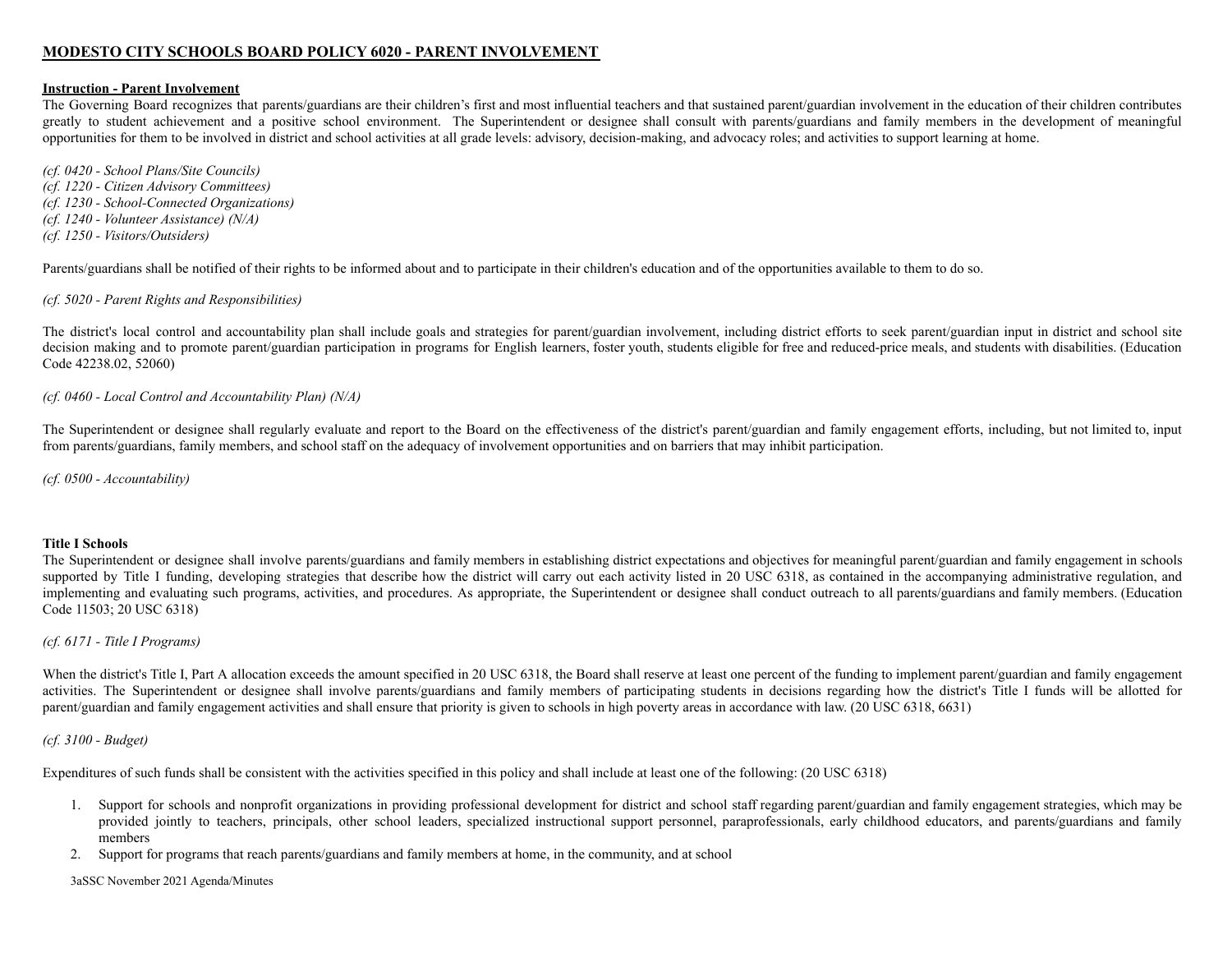- 3. Dissemination of information on best practices focused on parent/guardian and family engagement, especially best practices for increasing the engagement of economically disadvantaged parents/guardians and family members
- 4. Collaboration with community-based or other organizations or employers with a record of success in improving and increasing parent and family engagement
- 5. Any other activities and strategies that the district determines are appropriate and consistent with this policy

The Superintendent or designee shall ensure that each school receiving Title I funds develops a school-level parent/guardian and family engagement policy in accordance with 20 USC 6318.

#### **Non-Title I Schools**

The Superintendent or designee shall develop and implement strategies applicable to each school that does not receive federal Title I funds to encourage the involvement and support of parents/guardians in the education of their children, including, but not limited to, strategies describing how the district and schools will address the purposes and goals described in Education Code 11502. (Education Code 11504)

*Legal Reference:*

EDUCATION CODE 11500-11506 Programs to encourage parent involvement 48985 Notices in languages other than English 51101 Parent rights and responsibilities 52060-52077 Local control and accountability plan 54444.1-54444.2 Parent advisory councils, services to migrant children 56190-56194 Community advisory committee, special education 64001 School plan for student achievement, consolidated application programs LABOR CODE 230.8 Time off to visit child's school CODE OF REGULATIONS, TITLE 5 18275 Child care and development programs, parent involvement and education UNITED STATES CODE, TITLE 20 6311 State plan 6312 Local educational agency plan 6314 Schoolwide programs 6318 Parent and family engagement 6631 Teacher and school leader incentive program, purposes and definitions CODE OF FEDERAL REGULATIONS, TITLE 28 35.104 Definitions, auxiliary aids and services 35.160 Communications Management Resources: CALIFORNIA DEPARTMENT OF EDUCATION PUBLICATIONS Title I School-Level Parental Involvement Policy Family Engagement Framework: A Tool for California School Districts, 2014 U.S. DEPARTMENT OF EDUCATION PUBLICATIONS Parental Involvement: Title I, Part A, Non-Regulatory Guidance, April 23, 2004 WEB SITES CSBA: http://www.csba.org California Department of Education, Family, School, Community Partnerships: http://www.cde.ca.gov/ls/pf California Parent Center: http://parent.sdsu.edu California State PTA: http://www.capta.org National Coalition for Parent Involvement in Education: http://www.ncpie.org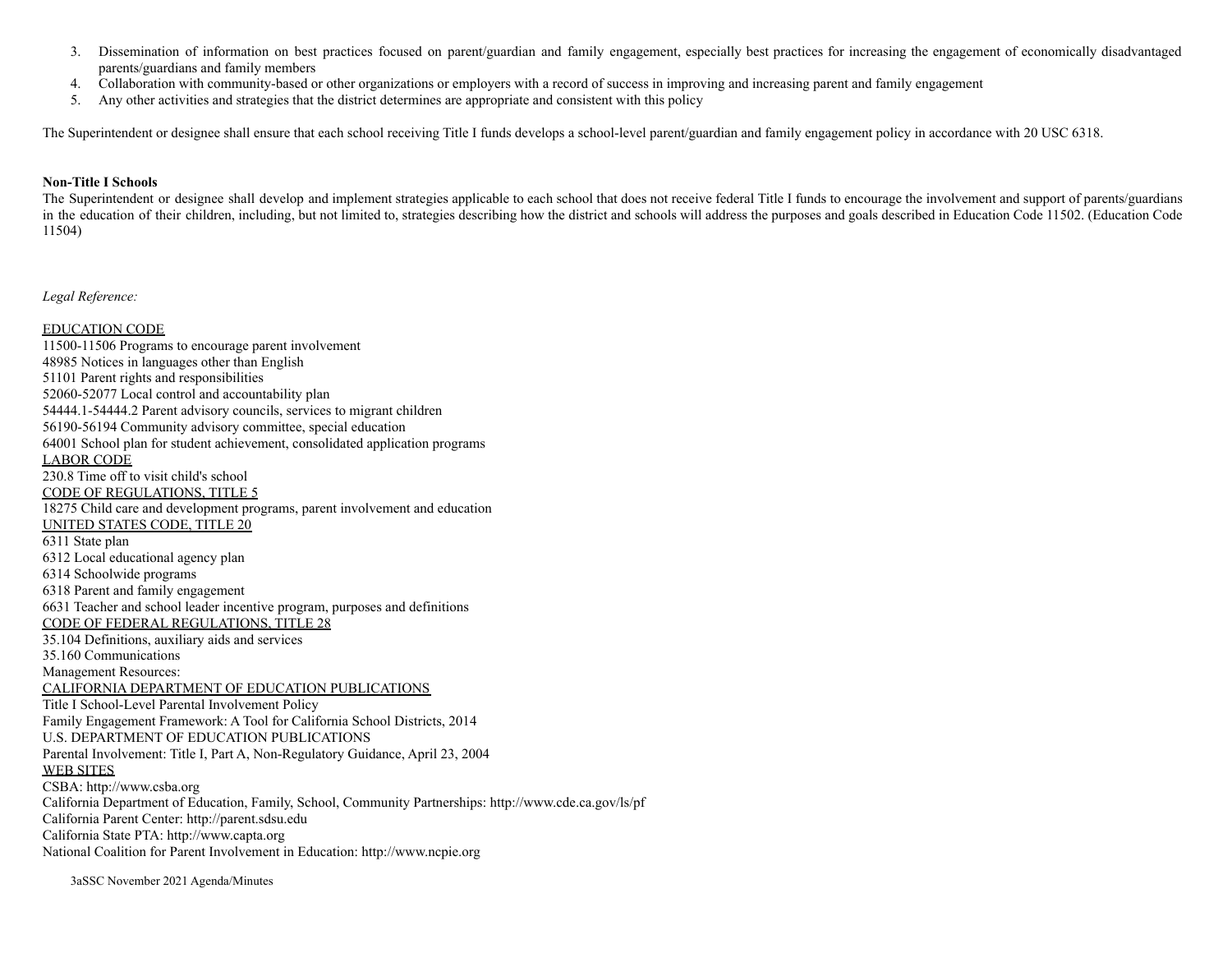National PTA: http://www.pta.org Parent Information and Resource Centers: http://www.pirc-info.net Parents as Teachers National Center: http://www.parentsasteachers.org U.S. Department of Education: http://www.ed.gov

**ADOPTED: February 18, 1992 REVISED: July 19, 2004 September 30, 2019**



#### **MODESTO CITY SCHOOLS ADMINISTRATIVE REGULATION 6020 - PARENT INVOLVEMENT**

#### **Instruction - Parent Involvement**

District Strategies for Title I Schools

To ensure that parents/guardians and family members of students participating in Title I programs are provided with opportunities to be involved in their children's education, the district shall:

1. Involve parents/guardians and family members in the joint development of a district plan that meets the requirements of 20 USC 6312 and in the development of school support and improvement plans pursuant to 20 USC6311(20 USC 6318)

*(cf. 0460 - Local Control and Accountability Plan ) (N/A) (cf. 6171 - Title I Programs)*

The Superintendent or designee may:

- a. In accordance with Education Code 52063, establish a district-level parent advisory committee and, as applicable, an English learner parent advisory committee to review and comment on the plan in accordance with the review schedule established by the Governing Board
- b. Invite input on the plan from other district committees and school site councils.

*(cf. 0420 - School Plans/Site Councils)*

*(cf. 1220 - Citizen Advisory Committees)*

- c. Communicate with parents/guardians through the district newsletter, website, or other methods regarding the plan and the opportunity to provide input
- d. Provide copies of working drafts of the plan to parents/guardians in an understandable and uniform format and, to the extent practicable, in a language the parents/guardians can understand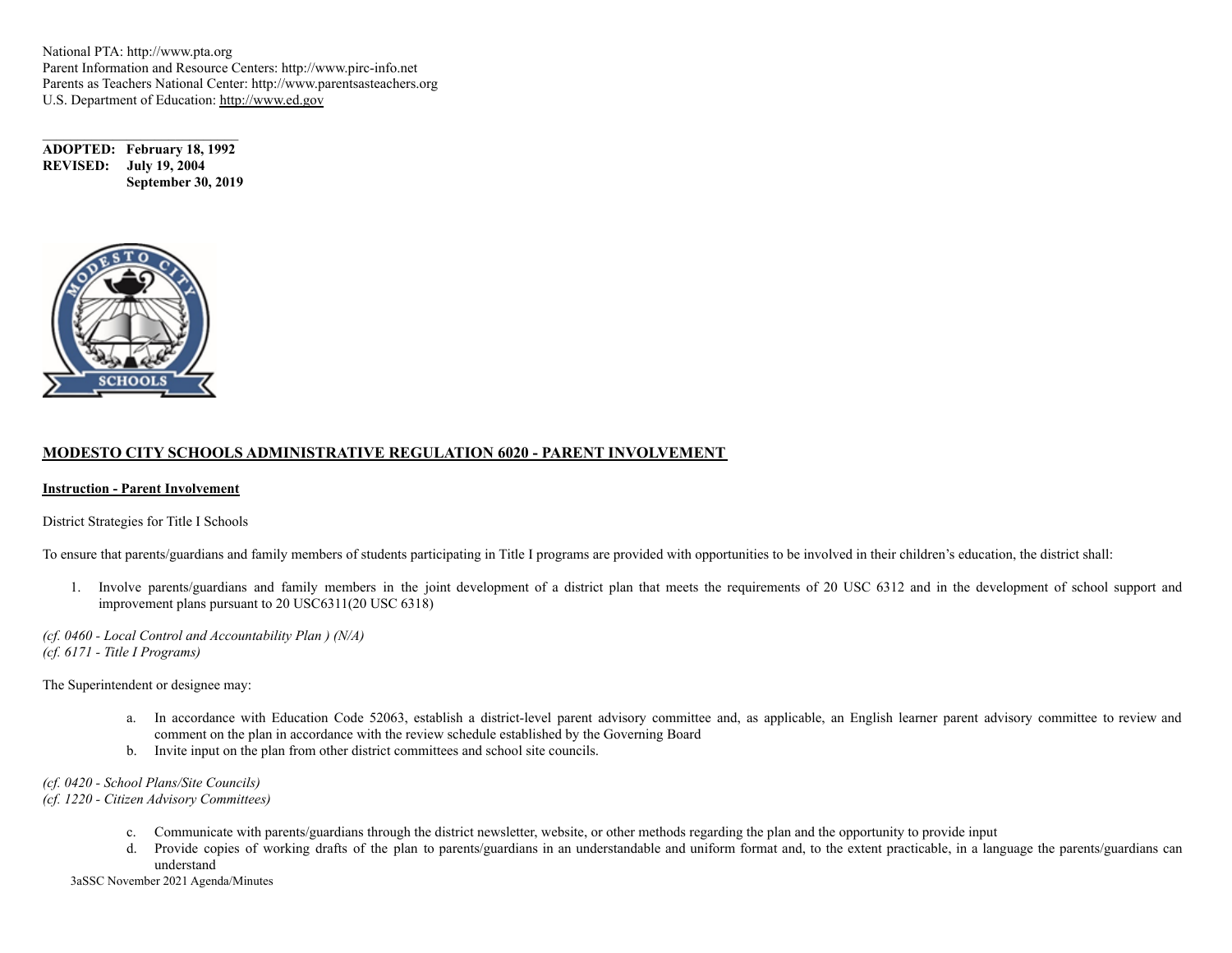- e. Ensure that there is an opportunity at a public Board meeting for public comment on the plan prior to the Board's approval of the plan or revisions to the plan
- f. Ensure that school-level policies on parent/guardian and family engagement address the role of school site councils and other parents/guardians as appropriate in the development and review of school plans.
- 2. Provide coordination, technical assistance, and other support necessary to assist and build the capacity of Title I schools in planning and implementing effective parent/guardian and family engagement activities to improve student academic achievement and school performance, which may include meaningful consultation with employers, business leaders, and philanthropic organizations or individuals with expertise in effectively engaging parents/guardians and family members in education (20 USC 6318)

*(cf. 1700 - Relations Between Private Industry and the Schools)(N/A)*

The Superintendent/designee shall: (20 USC 6318)

a. Assist parents/guardians in understanding such topics as the challenging state academic content standards and academic achievement standards, state and local academic assessments, the requirements of Title I, and how to monitor a child's progress and work with educators to improve the achievement of their children.

*(cf. 6011 - Academic Standards) (N/A) (cf. 6162.5 - Student Assessment) (N/A) (cf. 6162.51 - State Academic Achievement Tests) (N/A)*

- b. Provide parents/guardians with materials and training, such as literacy training and using technology (including education about the harms of copyright piracy), as appropriate, to help them work with their children to improve their children's achievement
- c. With the assistance of parents/guardians, educate teachers, specialized instructional support personnel, principals and other school leaders, and other staff in the value and utility of parent/guardian contributions and in how to reach out to, communicate with, and work with parents/guardians as equal partners, implement and coordinate parent/guardian programs, and build ties between parents/guardians and the schools.

*(cf. 4131 - Staff Development)*

*(cf. 4231 - Staff Development)*

*(cf. 4331 - Staff Development)*

- d. To the extent feasible and appropriate, coordinate and integrate parent/guardian involvement programs and activities with other federal, state, and local programs, public preschool programs, and conduct other activities, such as parent resource centers, that encourage and support parents/guardians in fully participating in their children's education.
- e. Ensure that information related to school and parent/guardian programs, meetings, and other activities is sent to the parents/guardians of participating students in a format and, to the extent practicable, in a language the parents/guardians can understand.
- f. Provide other such reasonable support for parent/guardian involvement activities as parents/guardians may request.
- g. Inform parents/guardians and parent organizations of the existence and purpose of parent information and resource centers in the state that provide training, information, and support to parents/guardians of participating students.

In addition, the Superintendent or designee may: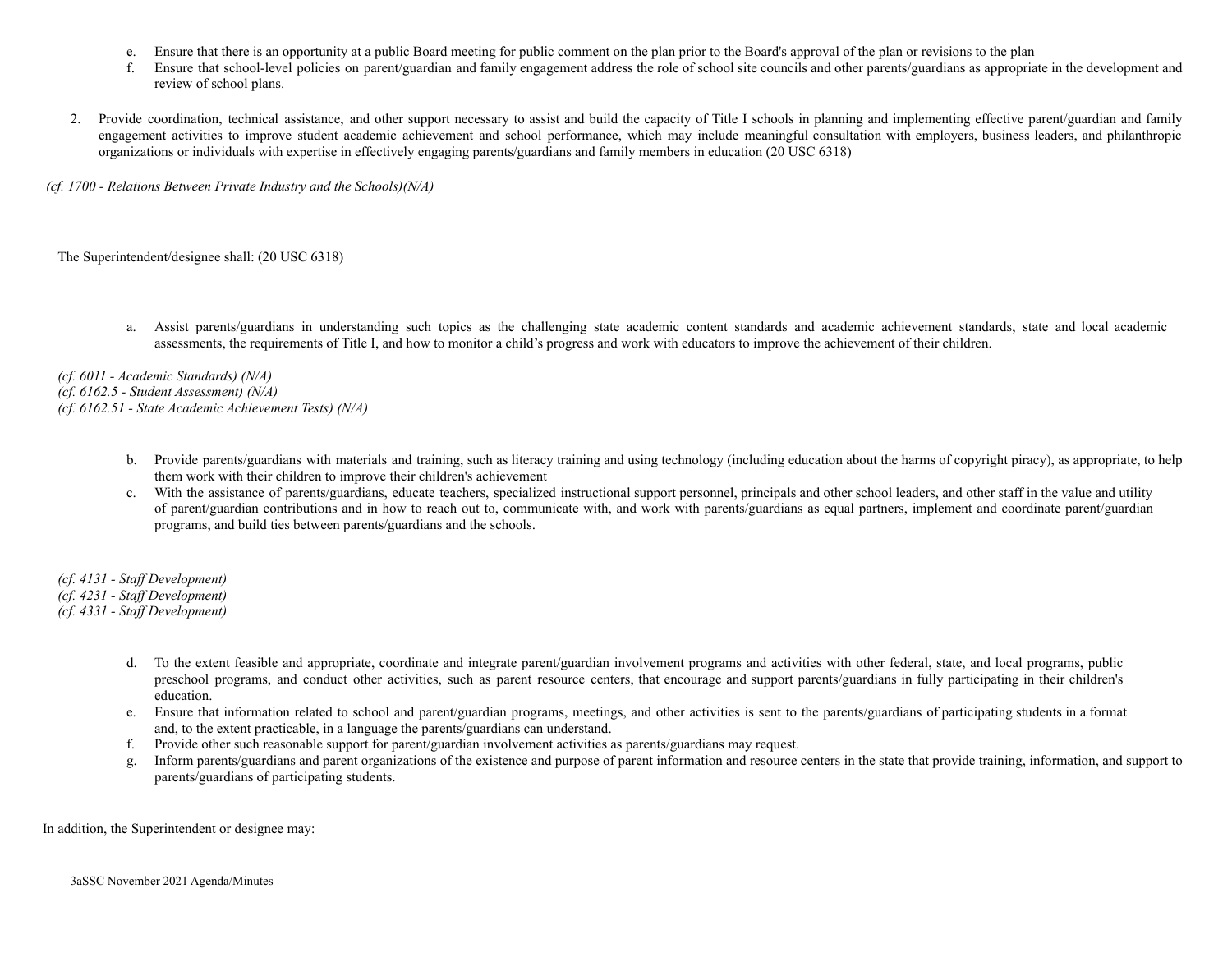- 1) Involve parents/guardians in the development of training for teachers, principals, and other educators to improve the effectiveness of such training
- 2) Provide necessary literacy training, using Title I funds if the district has exhausted all other reasonably available sources of funding for such training
- 3) Pay reasonable and necessary expenses associated with parent/guardian involvement activities, including transportation and child care costs, to enable parents/guardians to participate in school-related meetings and training sessions
- 4) Train parents/guardians to enhance the involvement of other parents/guardians
- 5) Arrange school meetings at a variety of times or, when parents/guardians are unable to attend such conferences, conduct in- home conferences between parents/guardians and teachers or other educators who work directly with participating students, in order to maximize parent/guardian involvement and participation
- 6) Adopt and implement model approaches to improving parent/guardian involvement
- 7) Establish a districtwide parent advisory council to provide advice on all matters related to parent/guardian involvement in Title I programs
- 8) Develop appropriate roles for community-based organizations and businesses in parent/guardian involvement activities
- 9) Make referrals to community agencies and organizations that offer literacy training, parent/guardian education programs, and/or other services that help to improve the conditions of parents/guardians and families

#### *(cf. 1400 - Relations Between Other Governmental Agencies and the Schools) (N/A)*

- 10) Provide a master calendar of district activities and district meetings
- 11) Provide information about opportunities for parent/guardian and family engagement through the district newsletter, web site, or other written or electronic means
- 12) Engage parent-teacher organizations to actively seek out and involve parents/guardians through regular communication updates and information sessions

#### *(cf. 1230 - School-Connected Organizations)*

- 13) To the extent practicable, provide translation services at school sites and at meetings involving parents/guardians and family members as needed
- 14) Provide training and information to members of district and school site councils and advisory committees to help them fulfill their functions
- 15) Provide ongoing district-level workshops to assist school site staff, parents/guardians, and family members in planning and implementing improvement strategies, and seek their input in developing the workshops
- 16) Provide training for the principal or designee of each participating school regarding Title I requirements for parent/guardian and family engagement, leadership strategies, and communication skills to assist him/her in facilitating the planning and implementation of related activities
- 17) Regularly evaluate the effectiveness of staff development activities related to parent/guardian and family engagement
- 18) Include expectations for parent/guardian outreach and involvement in staff job descriptions and evaluations

#### *(cf. 4115 - Evaluation/Supervision)*

*(cf. 4215 - Evaluation/Supervision) (N/A)*

#### *(cf. 4315 - Evaluation/Supervision) (N/A)*

- 19) Assign district personnel to serve as a liaison to the schools regarding Title I parent/guardian and family engagement issues
- 20) Provide information to schools about the indicators and assessment tools that will be used to monitor progress
- 3. To the extent feasible and appropriate, coordinate and integrate Title I parent/guardian and family engagement strategies with parent/guardian and family engagement strategies of other relevant federal, state, and local programs and ensure consistency with federal, state, and local laws (20 USC 6318)

#### The Superintendent or designee may:

- a. Identify overlapping or similar program requirements
- *(cf. 0430 Comprehensive Local Plan for Special Education)*
- *(cf. 2230 Representative and Deliberative Groups) (N/A)*
- 3aSSC November 2021 Agenda/Minutes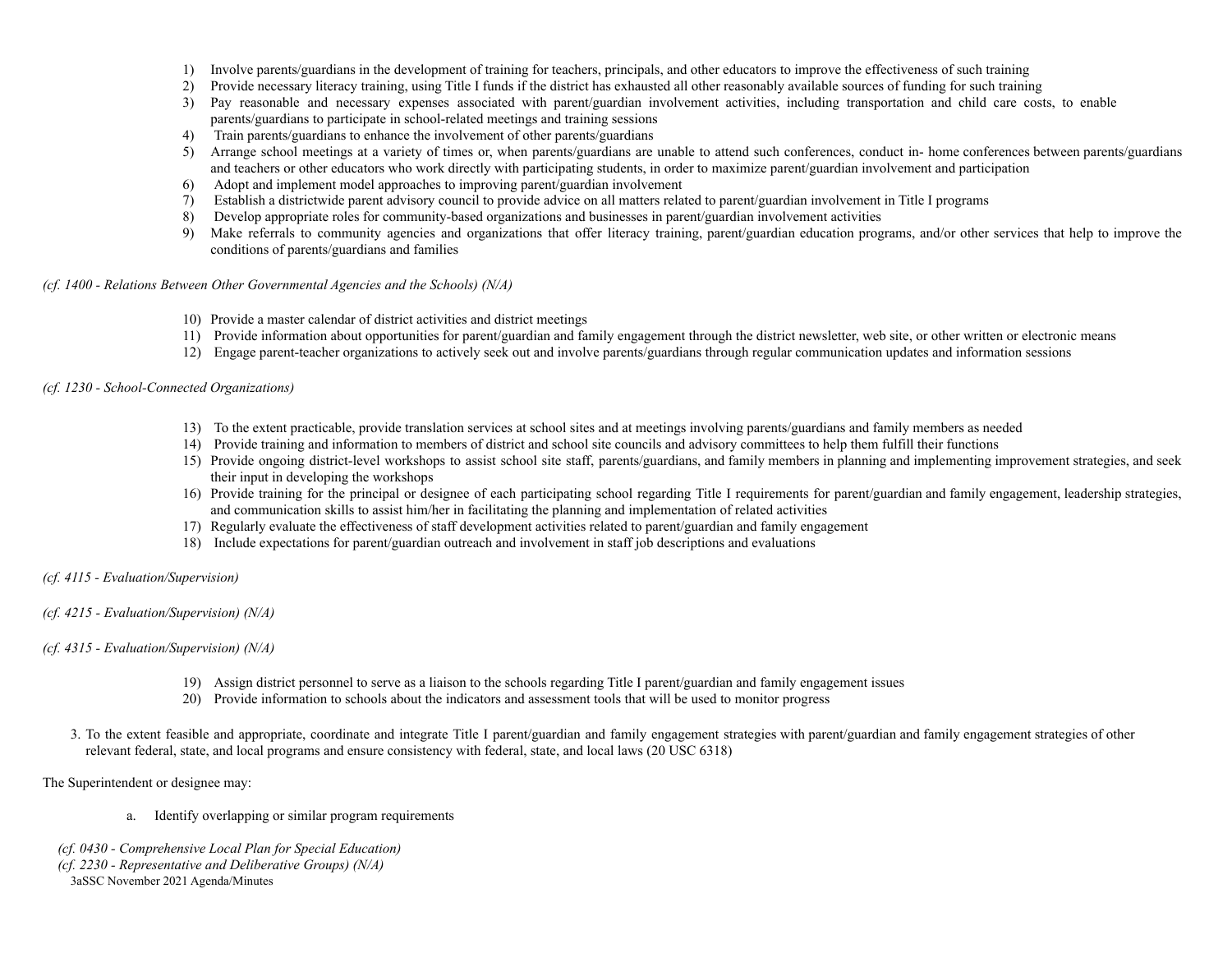*(cf. 3280 - Sale or Lease of District-Owned Real Property)*

*(cf. 5030 - Student Wellness)*

*(cf. 5148 - Child Care and Development)*

*(cf. 5148.3 - Preschool/Early Childhood Education) (N/A)*

*(cf. 6174 - Education for English Learners)*

- *(cf. 6175 Migrant Education Program) (N/A)*
- *(cf. 6178 Career Technical Education) (N/A)*
	- b. Involve district and school site representatives from other programs to assist in identifying specific population needs
	- c. Schedule joint meetings with representatives from related programs and share data and information across programs
	- d. Develop a cohesive, coordinated plan focused on student needs and shared goals.
	- 4. Conduct, with meaningful involvement of parents/guardians and family members, an annual evaluation of the content and effectiveness of the parent/guardian and family engagement policy in improving the academic quality of the schools served by Title I, including identification of: (20 USC 6318)
		- a. Barriers to participation in parent/guardian and family engagement activities, with particular attention to parents/guardians who are economically disadvantaged, are disabled, have limited English proficiency, have limited literacy, or are of any racial or ethnic minority background
		- b. The needs of parents/guardians and family members, so they can better assist with their children's learning and engage with school personnel and teachers
		- c. Strategies to support successful school and family interactions

#### *(cf. 0500 - Accountability)(N/A)*

The Superintendent or designee shall notify parents/guardians of this review and assessment through regular school communications mechanisms and shall provide a copy of the assessment to parents/guardians upon their request. (Education Code 11503)

The Superintendent or designee may:

- a. Use a variety of methods, such as focus groups, surveys, and workshops, to evaluate the satisfaction of parents/guardians and staff with the quality and frequency of district communications
- b. Gather and monitor data regarding the number of parents/guardians and family members participating in district activities and the types of activities in which they are engaged
- c. Recommend to the Board measures to evaluate the impact of the district's parent/guardian and family engagement efforts on student achievement
- 5. Use the findings of the evaluation conducted pursuant to item #4 above to design evidence-based strategies for more effective parent involvement and, if necessary, to revise the parent/guardian and family engagement policy. (20 USC 6318)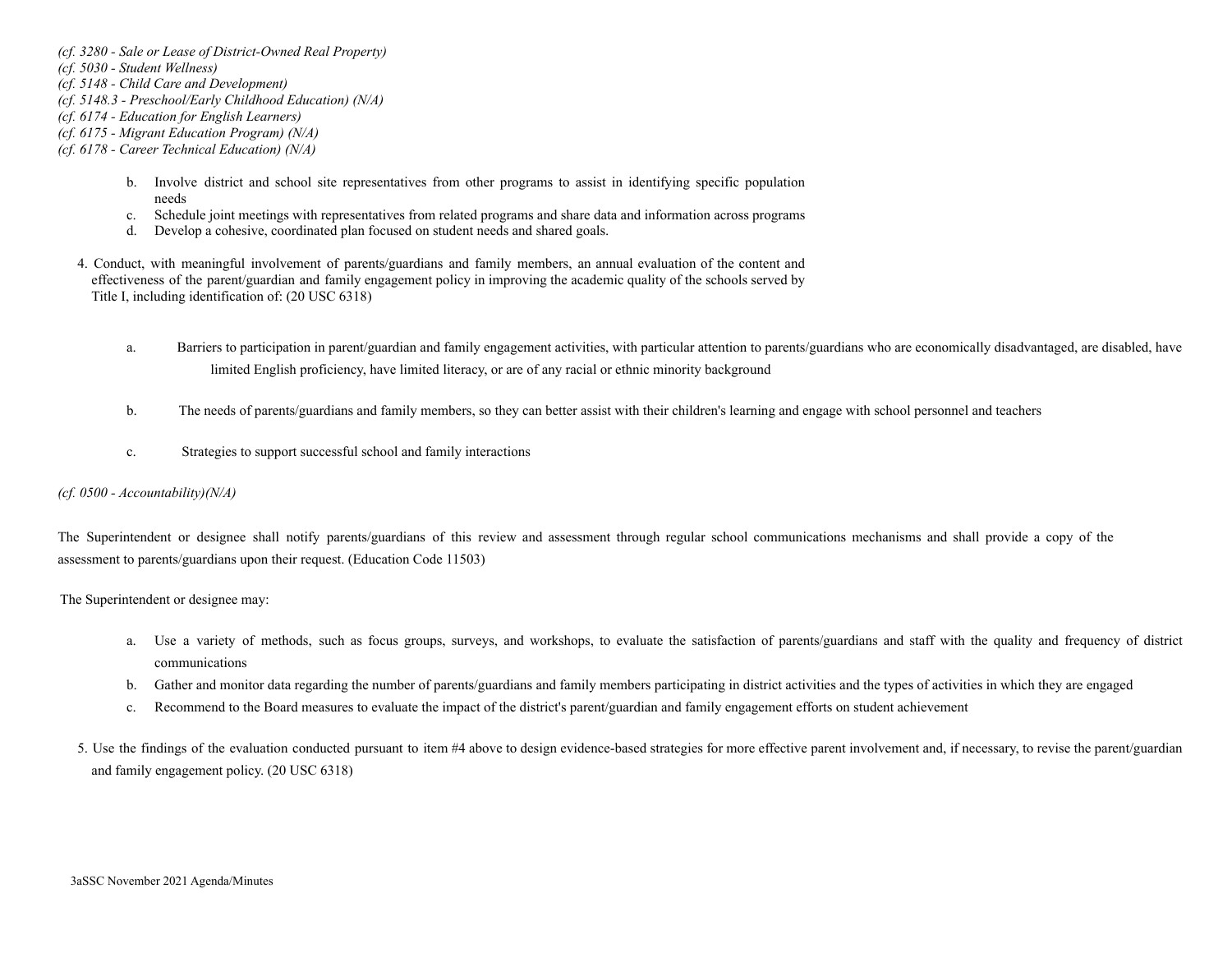6. Involve parents/guardians in the activities of schools served by Title I, which may include establishing a parent advisory board comprised of a sufficient number and representative group of parents/guardians or family members served by the district to adequately represent the needs of the population served by the district for the purposes of developing, revising, and reviewing the parent/guardian and family engagement policy (20 USC 6318)

The Superintendent or designee may:

- a. Included information about school activities in district communications to parents/guardians and family members.
- b. To the extent practicable, assist schools with translation services or other accommodations needed to encourage participation of parents/guardians and family members.
- c. Establish processes to encourage parent/guardian input regarding their expectations and concerns for their children.

The district's Board policy and administrative regulation containing parent/guardian and family engagement strategies shall be incorporated into the district's local control and accountability plan in accordance with 20 USC 6312 and shall be distributed to parents/guardians of students participating in Title I programs. (20 USC 6318

#### *(cf. 5145.6 - Parental Notifications) (N/A)*

#### School-Level Policies for Title I Schools

At each school receiving Title I funds, a written policy on parent/guardian and family engagement shall be developed jointly with the parents/guardians and family members of participating students. Such policy shall describe the means by which the school will: (20 USC 6318)

- 1. Convene an annual meeting, at a convenient time, to which all parents/guardians of participating students shall be invited and encouraged to attend, in order to inform parents/guardians of their school's participation in Title I and to explain Title I requirements and the right of parents/guardians to be involved.
- 2. Offer a flexible number of meetings, such as meetings in the morning or evening, for which related transportation, child care, and/or home visits may be provided as such services relate to parent/guardian involvement.
- 3. Involve parents/guardians in an organized, ongoing, and timely way in the planning, review, and improvement of Title I programs, including the planning, review, and improvement of the school's parent/guardian and family engagement policy and, if applicable, the joint development of the plan for schoolwide programs pursuant to 20 USC 6314.

The school may use an existing process for involving parents/guardians in the joint planning and design of the school's programs provided that the process includes adequate representation of parents/guardians of participating students.

- 4. Provide the parents/guardians of participating students all of the following:
	- a. Timely information about Title I programs.
	- b. A description and explanation of the school's curriculum, forms of academic assessment used to measure student progress, and the achievement levels of the challenging state academic standards.

*(cf. 5121 - Grades/Evaluation of Student Achievement) (N/A) (cf. 5123 - Promotion/Acceleration/Retention)*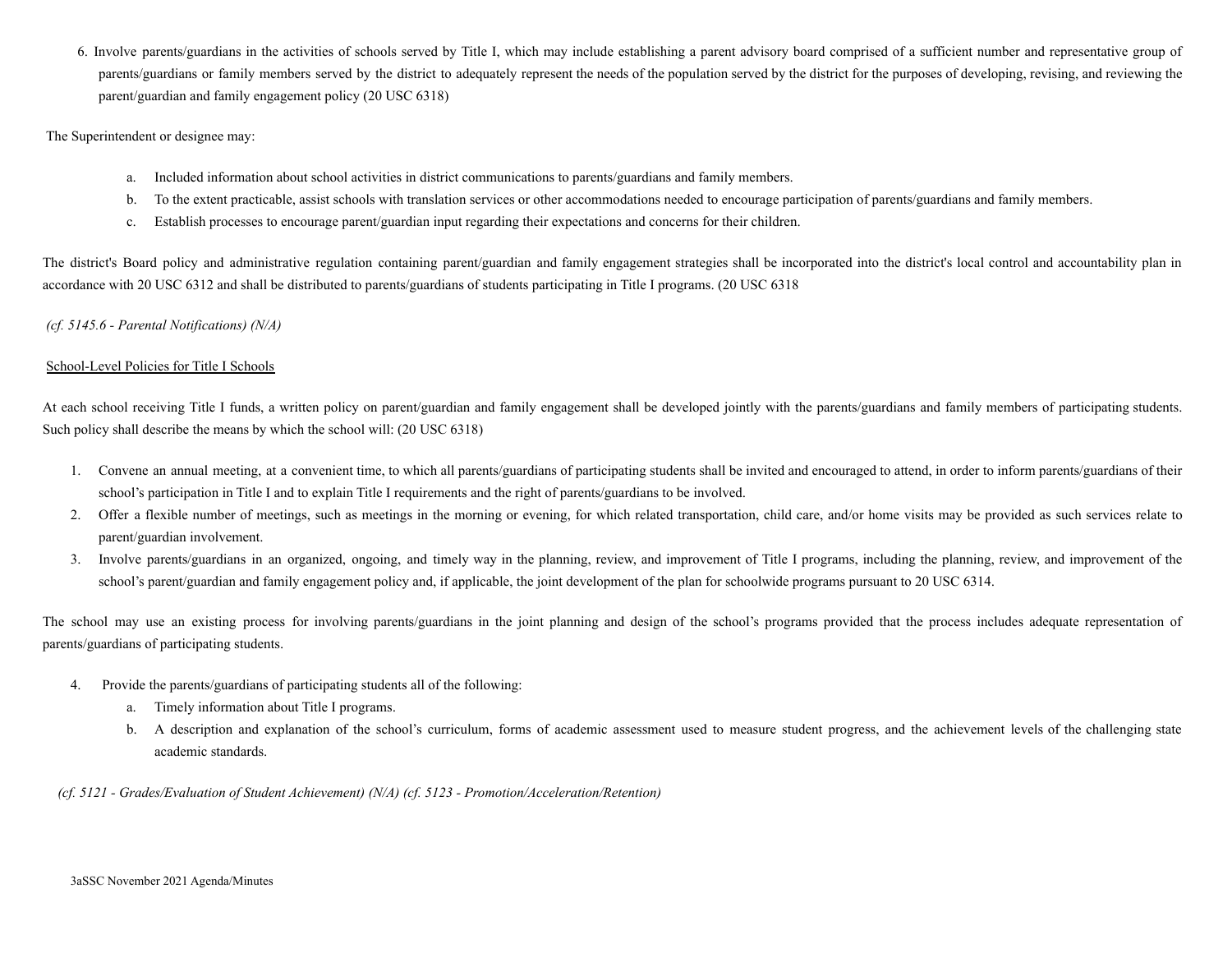- c. If requested by parents/guardians, opportunities for regular meetings to formulate suggestions and to participate, as appropriate, in decisions related to their children's education, and, as soon as practicably possible, responses to the suggestions of parents/guardians.
- 5. If the schoolwide program plan is not satisfactory to the parents/guardians of participating students, submit any parent/guardian comments when the school makes the plan available to the district.
- 6. Jointly develop with the parents/guardians of participating students a school-parent compact that outlines how parents/guardians, the entire school staff, and students will share responsibility for improved student academic achievement and the means by which the school and parents/guardians will build a partnership to help students achieve state standards.

This compact shall address:

- a. The school's responsibility to provide high-quality curriculum and instruction in a supportive and effective learning environment that enables participating students to achieve the state's challenging academic achievement standards
- b. Ways in which parents/guardians will be responsible for supporting their children's learning, volunteering in the classroom, and participating, as appropriate, in decisions related to their children's education and the positive use of extracurricular time
- *(cf. 1240 Volunteer Assistance) (N/A)*
- *(cf. 5020 Parent Rights and Responsibilities)*
- *(cf. 5113 Absences and Excuses) (N/A)*
- *(cf. 6145 Extracurricular/Cocurricular Activities) (cf. 6154 - Homework/Makeup Work)*
	- c. The importance of communication between teachers and parents/guardians on an ongoing basis through, at a minimum:
		- 1) Parent-teacher conferences in elementary schools, at least annually, during which the compact shall be discussed as it relates to the student's achievement.
		- 2) Frequent reports to parents/guardians on their children's progress.
		- 3) Reasonable access to staff, opportunities to volunteer and participate in their child's classroom, and observation of classroom activities.
		- 4) Regular two-way, meaningful communication between family members and school staff, and, to the extent practicable, in a language that family members can understand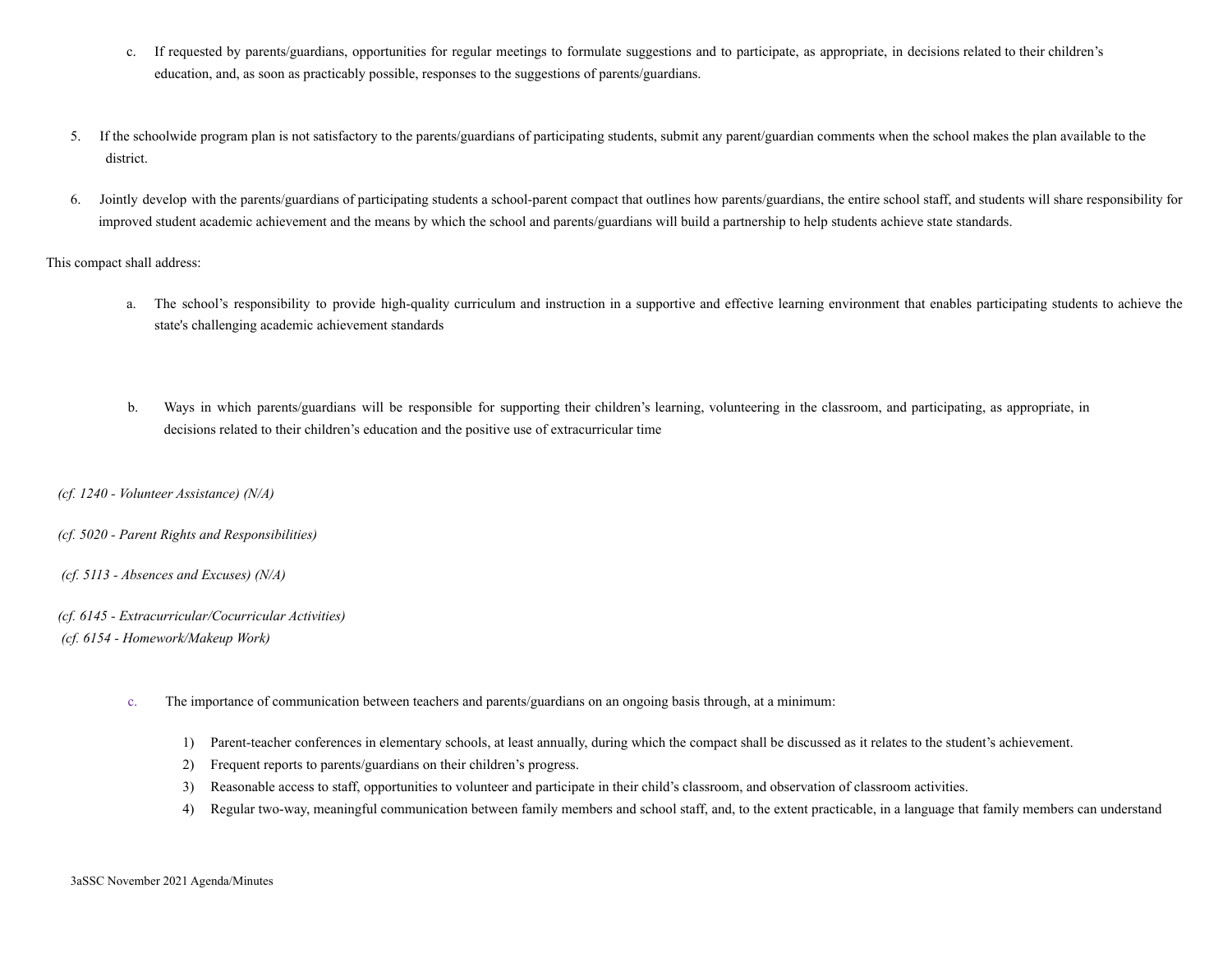- 7. Build the capacity of the school and parents/guardians for strong parent involvement by implementing the required activities described in item #2 in the section "District Strategies for Title I Schools" above.
- 8. To the extent practicable, provide opportunities for the informed participation of parents/guardians and family members (including parents/guardians and family members with limited English proficiency, parents/guardians and family members with disabilities, and parents/guardians and family members of migrant children), including providing information and school reports required under 20 USC 6311(h) in a format and language such parents/guardians can understand.

If the school has a parent involvement policy that applies to all parents/guardians, it may amend that policy to meet the above requirements. (20 USC 6318)

Each school's parent/guardian and family engagement policy shall be made available to the local community. Parents/guardians shall be notified of the policy in an understandable and uniform format and, to the extent practicable, provided in a language the parents/guardians can understand. (20 USC 6318)

Each school receiving Title I funds shall annually evaluate the effectiveness of its parent/guardian and family engagement policy. Such evaluation may be conducted during the process of reviewing the school's single plan for student achievement in accordance with Education Code 64001.

The school's policy shall be periodically updated to meet the changing needs of parents/guardians and the school. (20 USC 6318)

District Strategies for Non-Title I Schools

For each school that does not receive federal Title I funds, the Superintendent or designee shall, at a minimum:

1. Engage parents/guardians positively in their children's education by helping them develop skills to use at home that support their children's academic efforts at school and their children's development as responsible members of society (Education Code 11502, 11504).

The Superintendent or designee may:

- a. Provide or make referrals to literacy training and/or parent education programs designed to improve the skills of parents/guardians and enhance their ability to support their children's education
- b. Provide information, in parent handbooks and through other appropriate means, regarding academic expectations and resources to assist with the subject matte
- c. Provide parents/guardians with information about students' class assignments and homework assignment
- 2. Inform parents/guardians that they can directly affect the success of their children's learning, by providing them with techniques and strategies that they may use to improve their children's academic success and to assist their children in learning at home (Education Code 11502, 11504).

The Superintendent or designee may:

- a. Provide parents/guardians with information regarding ways to create an effective study environment for their children at home and to encourage good study habits
- b. Encourage parents/guardians to monitor their children's school attendance, homework completion, and television viewing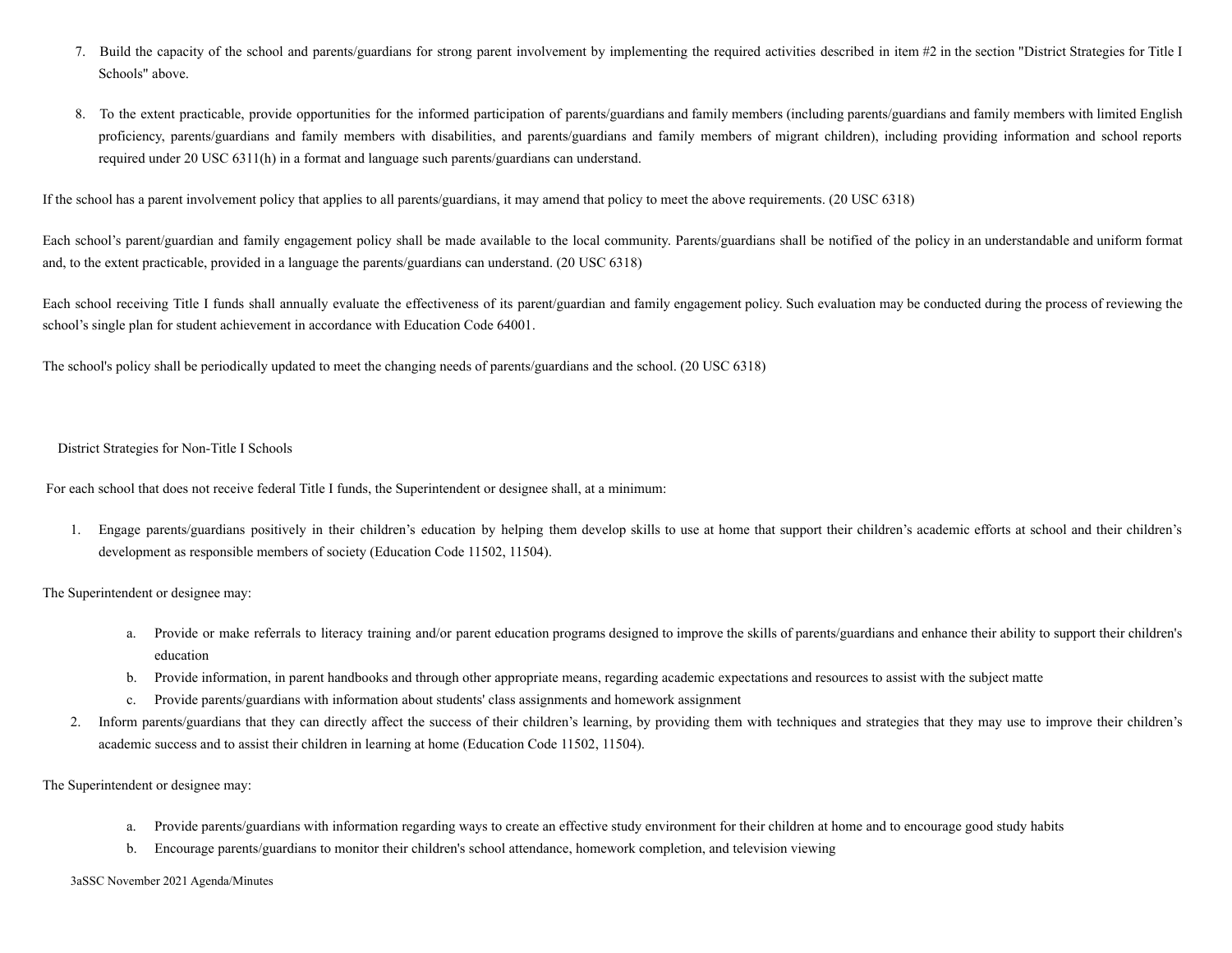- c. Encourage parents/guardians to volunteer in their child's classroom and to participate in school advisory committees
- 3. Build consistent and effective communication between the home and school so that parents/guardians may know when and how to assist their children in support of classroom learning activities (Education Code 11502, 11504).

The Superintendent or designee may:

- a. Ensure that teachers provide frequent reports to parents/guardians on their children's progress and hold parent-teacher conferences at least once per year with parents/guardians of elementary school students
- b. Provide opportunities for parents/guardians to observe classroom activities and to volunteer in their child's classroom
- c. Provide information about parent/guardian and family engagement opportunities through district, school, and/or class newsletters, the district's website, and other written or electronic communications
- d. To the extent practicable, provide notices and information to parents/guardians in a format and language they can understand
- e. Develop mechanisms to encourage parent/guardian input on district and school issues
- f. Identify barriers to parent/guardian and family participation in school activities, including parents/guardians and family members who are economically disadvantaged, are disabled, have limited English proficiency, have limited literacy, or are of any racial or ethnic minority background
- g. Encourage greater parent/guardian participation by adjusting meeting schedules to accommodate parent/guardian needs and, to the extent practicable, by providing translation or interpreter services, transportation, and/or child care
- 4. Train teachers and administrators to communicate effectively with parents/guardians (Education Code 11502, 11504).

The Superintendent or designee may:

- a. Provide staff development to assist staff in strengthening two-way communications with parents/guardians, including parents/guardians who have limited English proficiency or limited literacy
- b. Invite input from parents/guardians regarding the content of staff development activities pertaining to home-school communications
- 5. Integrate parent/guardian and family engagement programs into school plans for academic accountability.

The Superintendent or designee may:

- a. Include parent/guardian and family engagement strategies in school reform or school improvement initiatives
- b. Involve parents/guardians and family members in school planning processes

 $\mathcal{L} = \{ \mathcal{L} \}$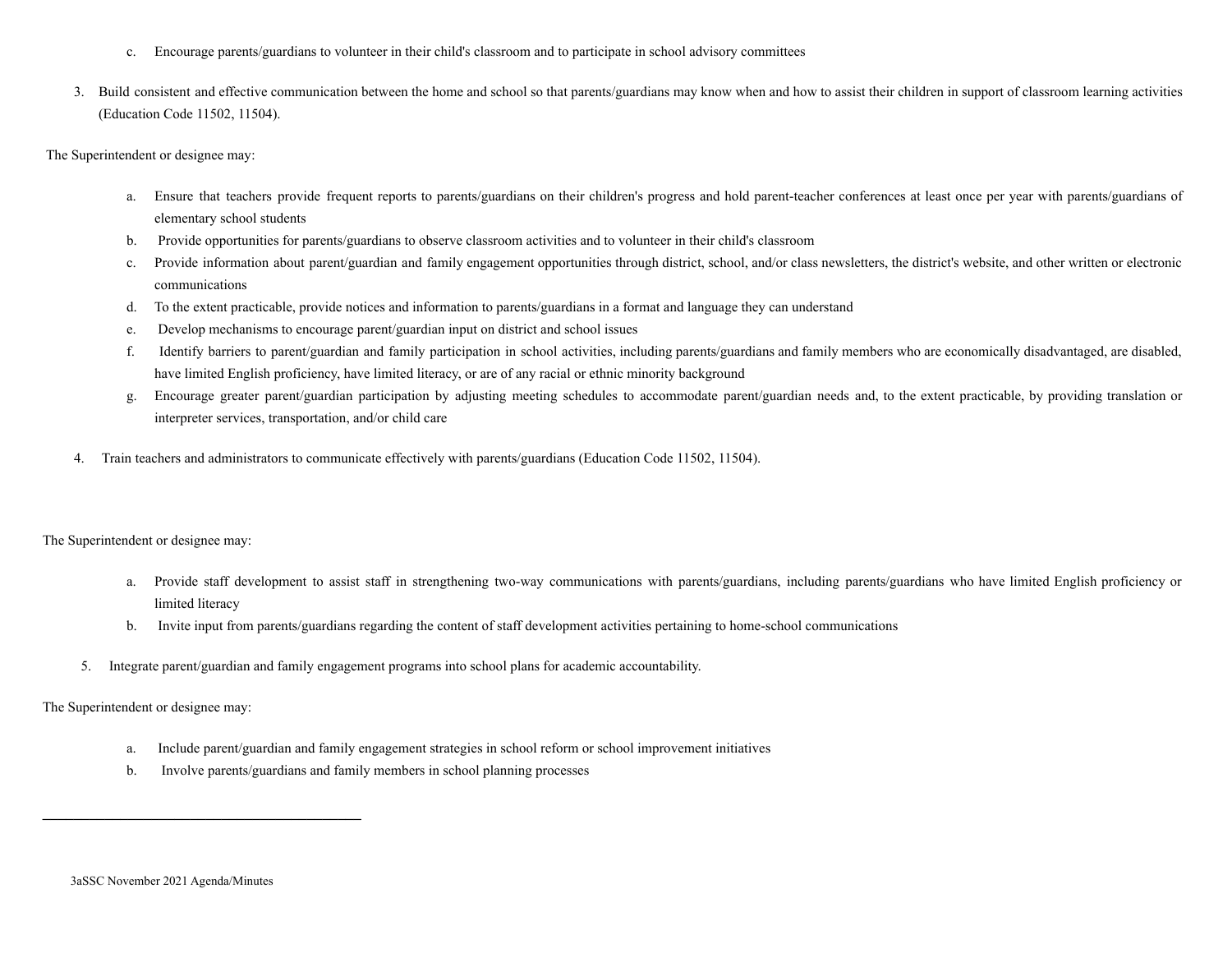**REVISED: September 30, 2019**



## **MODESTO CITY SCHOOLS**

## **Burbank Elementary Title I, Part A School-Level Parent and Family Engagement Policy**

"Family engagement refers to the systematic inclusion of families in activities and programs that promote children's development, learning, and wellness, including in the planning, development, and evaluation of such activities, programs, and systems." – U.S. Dept. of Education, U.S. Dept. of Health & Human Services *Policy Statement On Family Engagement From The Early Years To The Early Grades, 2016*

Modesto City Schools has enacted Board Policy 6020 to describe how the district has established a school-level parent and family engagement policy. The Board of Education may amend the policy, if necessary, to meet the requirements of ESSA Section 1116(b)(c).

If a School-Level Parent and Family Engagement Policy is not satisfactory to the parents of participating children, the parents may submit comments to the school principal. The school shall submit any parent comments when the school makes the plan available to the district. (ESSA Section 1116[b][4])

This policy describes the means for carrying out designated Title I, Part A parent and family engagement requirements pursuant to ESSA Section 1116(c). To involve parents in the Title I, Part A programs, the following practices have been established:

- Annual revision of the School Plan for Student Achievement including the comprehensive needs assessment, leading to the review/revision of the School's *Parent Involvement Policy and School-Parent Compact by December of each year.*
- The School Site Council and English Learner Advisory Committee shall review and revise as necessary the next school year's Parent Involvement Policy *during the beginning of each school year.*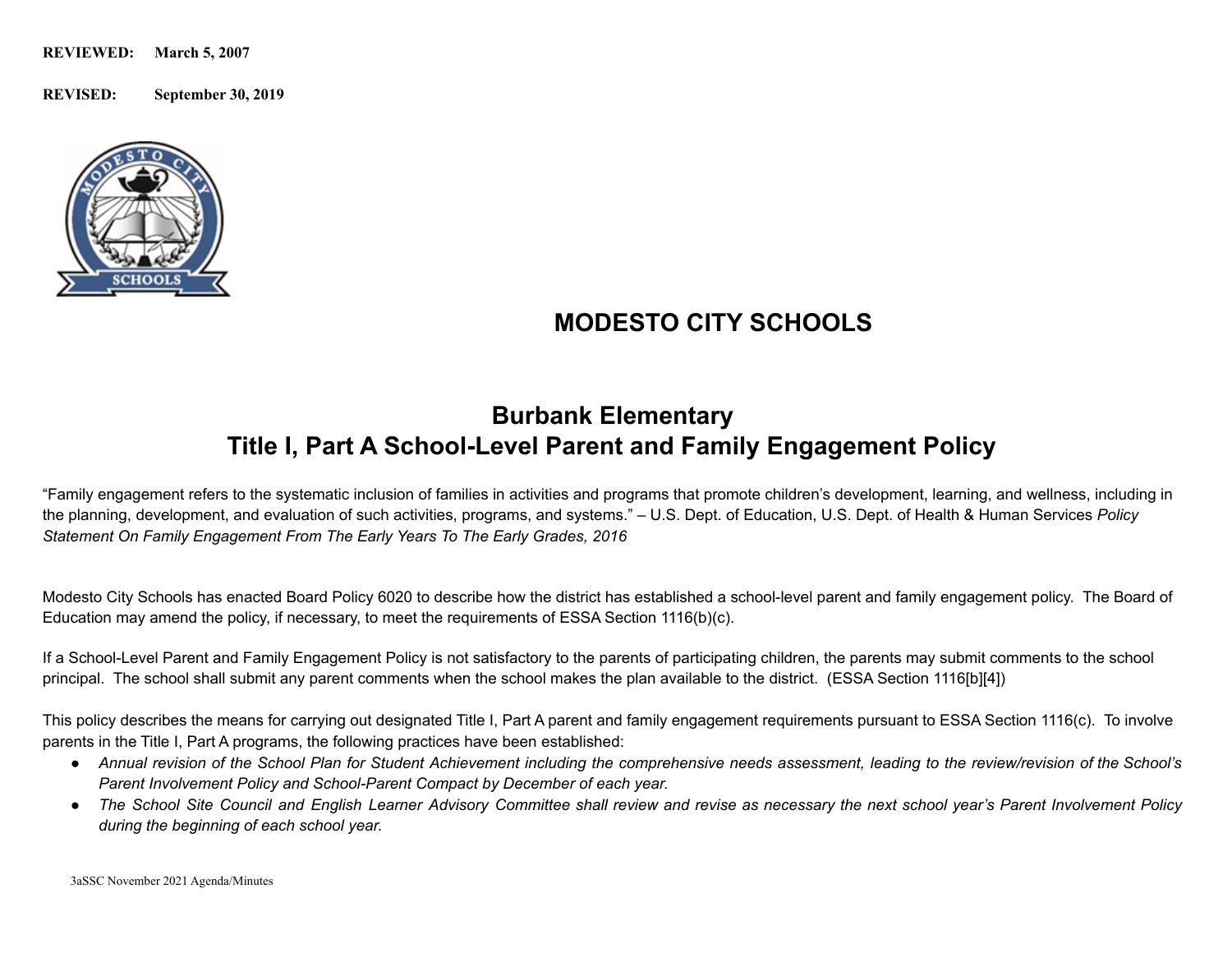The school convenes an annual meeting to inform parents about Title I, Part A requirements and about the right of parents to be involved in the Title I, Part A program (ESSA Section 1116[c][1]).

- *Families are provided information about the school and students' participation in Title I.*
- *● The requirements of Title I, Part A are explained.*
- Parents' rights to be involved as listed in the Title I. Part A. Section 1118 regulations and the Modesto City Schools parent involvement policy and *administrative regulations (Board Policy and Administrative Regulation 6020).*

The school offers a flexible number of meetings for Title I, Part A parents, such as meetings in the morning or evening (ESSA Section 1116[c][2]).

● *Using bullets, add examples here*

The school involves parents of Title I, Part A students in an organized, ongoing, and timely way, in the planning, review, and improvement of the school's Title I, Part A programs and the Title I, Part A parent involvement policy (ESSA Section 1116[c][3]).

● *Using bullets, add examples here*

The school provides parents of Title I, Part A students with timely information about Title I, Part A programs (ESSA Section 1116[c)(4][A]).

- *Posting on the school website*
- *● Messenger calls*
- *● Regular parent notices providing dates and times for events and meetings*
- *Using bullets, add examples here*

The school provides parents of Title I, Part A students with an explanation of the curriculum used at the school, the assessments used to measure student progress, and the proficiency levels students are expected to meet (ESSA Section 1116[c][4][B]).

- The School Accountability Report Card and School Plan for Student Achievement are both posted on the school website. Hard copies are available in the *school office.*
- *Parent notices and related documents include the school's website URL.*
- *Using bullets, add examples here*

If requested by parents of Title I, Part A students, the school provides opportunities for regular meetings that allow the parents to participate in decisions relating to the education of their children (ESSA Section 1116[c][4][C]).

- *Parent Student Teacher Conferences are held at least once at the elementary level.*
- *● Student Study Team Meetings*
- *● Individualized Education Plan for students in Special Education*
- *Using bullets, add examples here*

This School-Level Parent and Family Engagement Policy has been developed jointly with, updated periodically, and agreed on with parents of children participating in Title I, Part A programs, as evidenced by:

- The Parent and Family Engagement Policy is provided at the beginning of each school year to all families requesting feedback.
- Approval is required every year by the School Site Council after review or revision based on feedback from families. Approval is documented in the School *Site Council minutes.*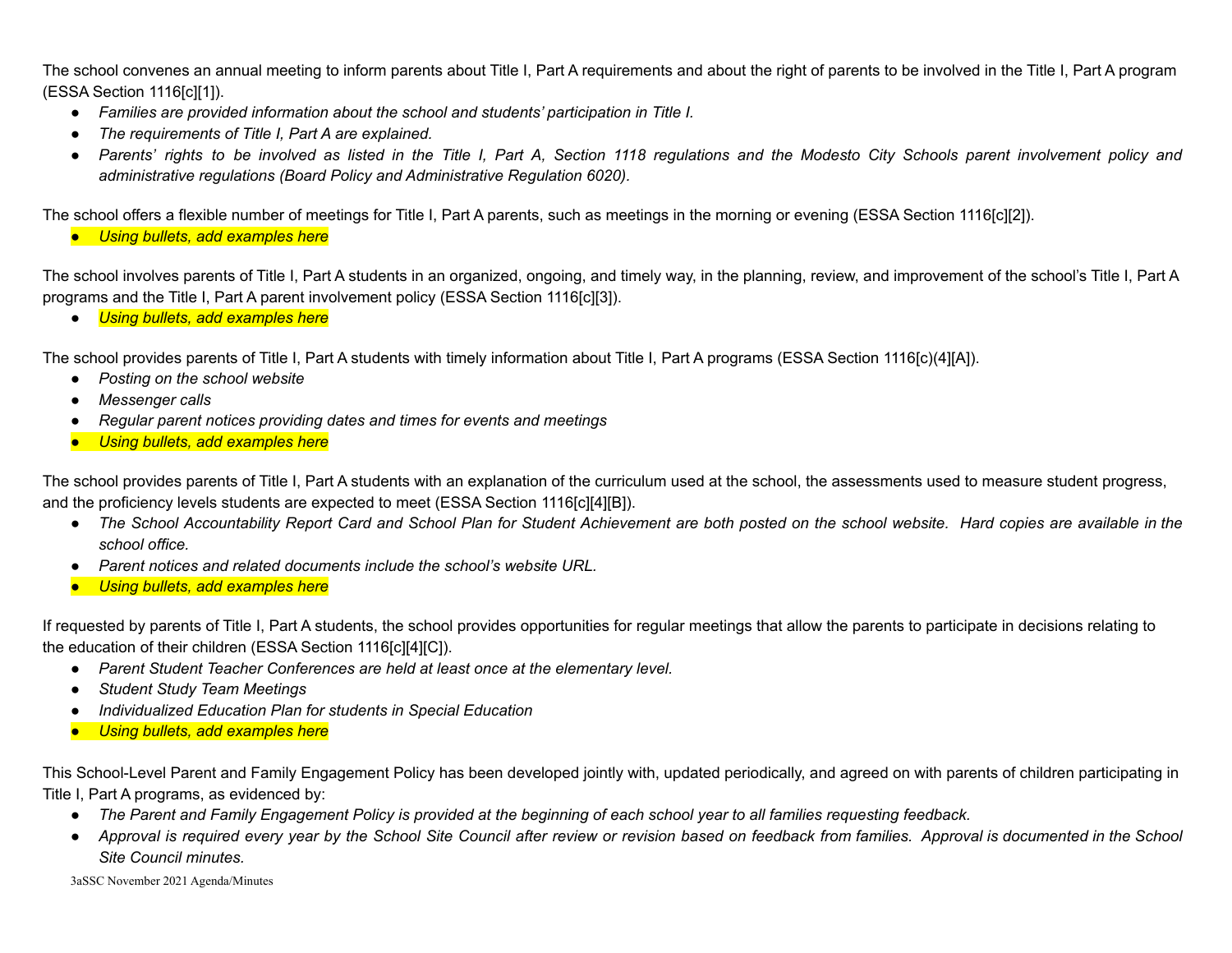This policy was adopted by the School Site Council on (insert date) and will be in effect for the period of one (1) year.

**\_\_\_\_\_\_\_\_\_\_\_\_\_\_\_\_\_\_\_\_\_\_\_\_\_\_\_\_\_\_\_\_\_\_\_\_\_\_\_ \_\_\_\_\_\_\_\_\_\_\_\_\_\_\_\_\_\_\_\_\_\_\_\_\_\_\_\_\_\_\_\_\_\_\_\_\_\_\_**

The school will distribute the policy to all parents of students participating in the Title I, Part A program on, or before: (add date here).

**Name of School Site Council Chairperson Signature of School Site Council Chairperson**

**Date**

**\_\_\_\_\_\_\_\_\_\_\_\_\_\_\_\_\_**



## **MODESTO CITY SCHOOLS**

#### DO NOT include in School-Parent Compact

It is recommended that each school's compact(s) be tied to the improvement goals outlined in the School Plan for Student Achievement, and that the agreement be revisited at parent-teacher conferences.

\*Please note: Items required by federal law [20 USC 6318 section 1118(d)(1) and (2)] are indicated with an asterisk. Other items will vary according to local need. EDIT to meet site needs



## Burbank Elementary School-Parent Compact

Compacts are agreements between families and schools. This compact outlines how parents, the entire school staff and students will share the responsibility for improved student academic achievement. It describes the ways the school and families will partner to help children achieve the State's high academic standards. (ESSA Section 1116[d])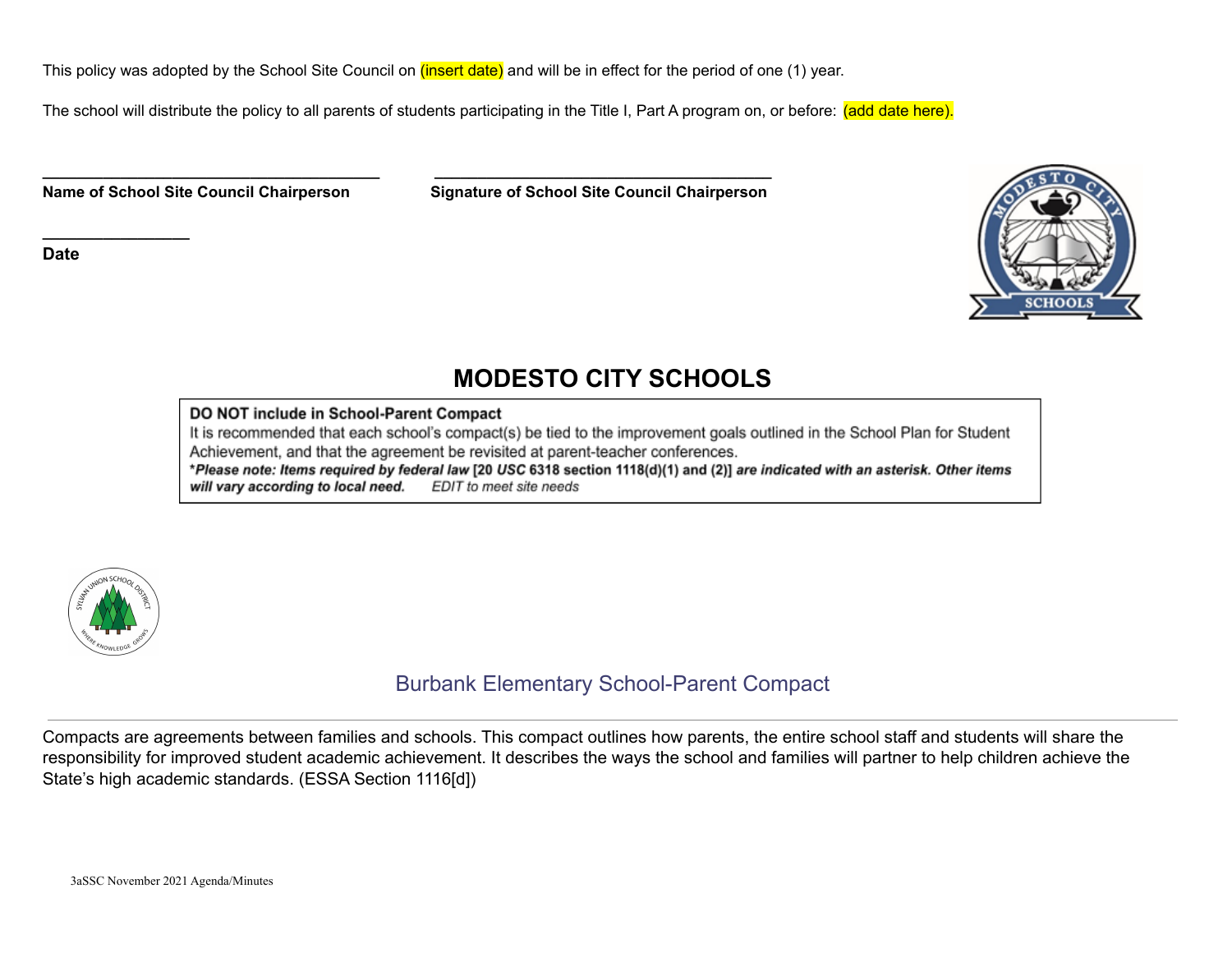The school engages Title I, Part A parents and family members to improve the achievement of their children in meaningful interactions with the school. This Compact supports a partnership among staff, parents and family members, and the community to improve student academic achievement. To help reach these goals, the school has established the following practices:

### **Staff Pledge:**

To help each student meet or exceed the state's high academic standards, I agree to carry out the following responsibilities to the best of my ability:

- \*Provide high-quality curriculum and instruction in a supportive and effective learning environment that enables the children served under this part to meet the challenging state academic standards.
- \*Communicate regularly with families in a language that the family members can understand, to the extent practicable, about student progress through frequent reports to parents on their children's progress, conferences, parent-teacher meetings, progress reports, and other available means. Conduct parent-teacher conferences in elementary schools, at least annually, during which the compact shall be discussed as the compact relates to the individual child's achievement.
- \*Provide reasonable access to staff, opportunities for parents to volunteer and participate in their child's class, and to observe classroom activities.
- *● [Briefly describe or list the activities the school will implement to address this requirement]*

## SAMPLE RESPONSES:

- Endeavor to motivate my students to learn
- Maintain high expectations and help every child develop a love of learning
- Provide a warm, safe, and caring learning environment
- Provide meaningful, daily homework assignments to reinforce and extend learning (30 minutes for grades 1-3 and 60 minutes for grades 4-6)
- Participate in professional development activities that improve teaching and learning and that support the formation of partnerships with families and the community
- Participate actively in collaborative decision making
- Work consistently with families and my school colleagues to make the school an accessible and welcoming place for families
- Respect the school, students, staff and families

### **Student Pledge:**

To help myself succeed in school, I agree to carry out the following responsibilities to the best of my ability:

- Come to school ready to learn and work hard
- Bring necessary materials, completed assignments and homework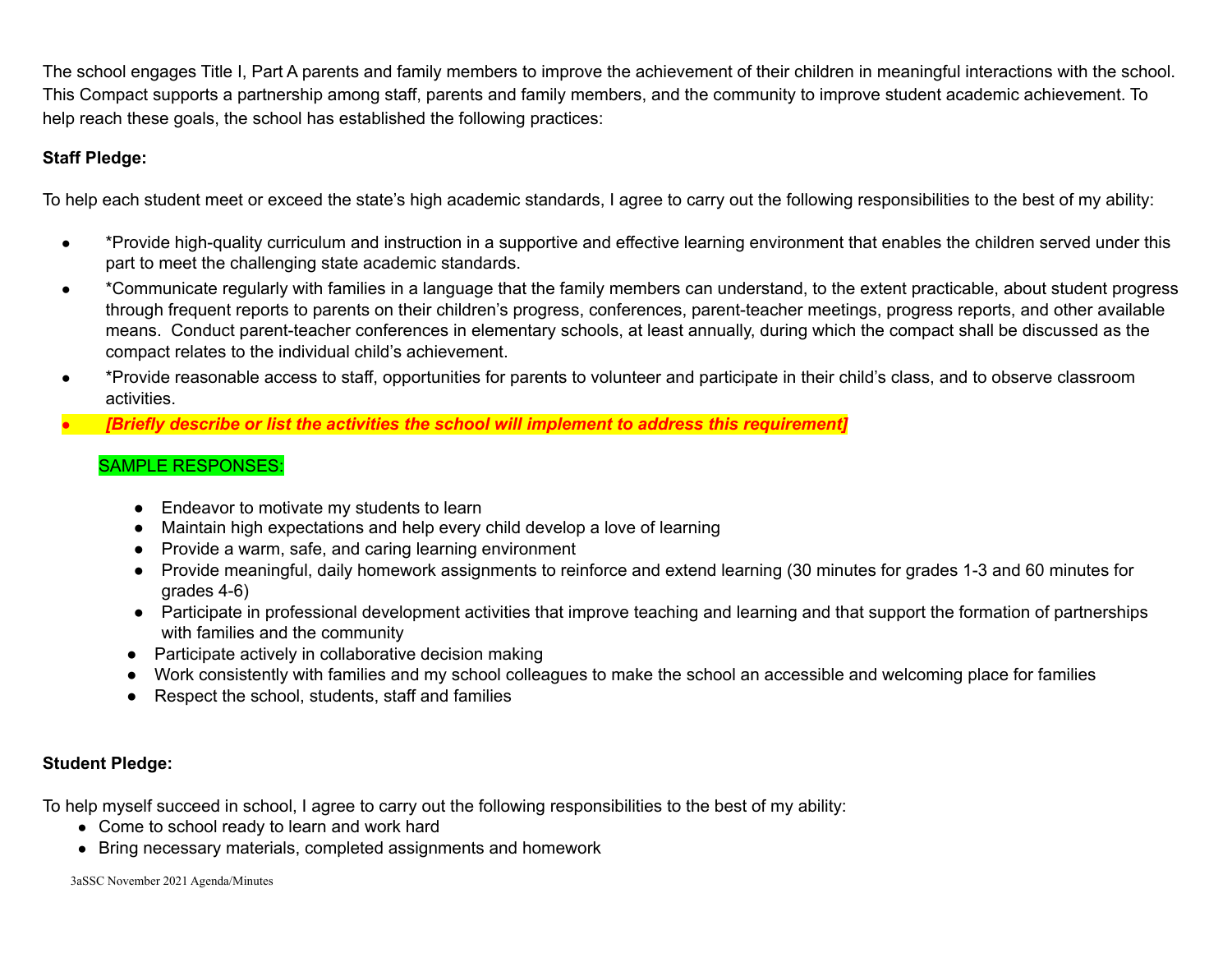- Know and follow school and class rules
- Ask for help when I need it
- Communicate regularly with my parents and teachers about school experiences so that they can help me be successful in school
- Limit my TV watching and instead study or read every day after school
- Respect the school, classmates, staff, and families

### **Family/Parent Pledge:**

To help my child meet or exceed the state's high academic standards, I agree to carry out the following responsibilities to the best of my ability:

- Communicate the importance of education and learning to my child
- Provide a quiet time and place for homework
- Monitor my child's TV viewing
- Read to my child or encourage my child to read every day (20 minutes for grades K-3, and 30 minutes for grades 4-6)
- Communicate with the teacher or the school when I have a concern
- Ensure that my child attends school every day, and gets adequate sleep, regular medical attention and proper nutrition
- Regularly monitor my child's progress in school
- Participate in activities at school, such as school decision making, volunteering and/or attending parent-teacher conferences
- Respect the school, staff, students, and families

This Compact was adopted by the **(Burbank)** on **(insert date)** and will be in effect for the period of **(enter time period the Compact is in effect here).**

The school will distribute the Compact to all parents and family members of students participating in the Title I, Part A program on, or before: (**add date here**).

Type signature or sign here.

**Signature of Authorized Official**

Enter date approved.